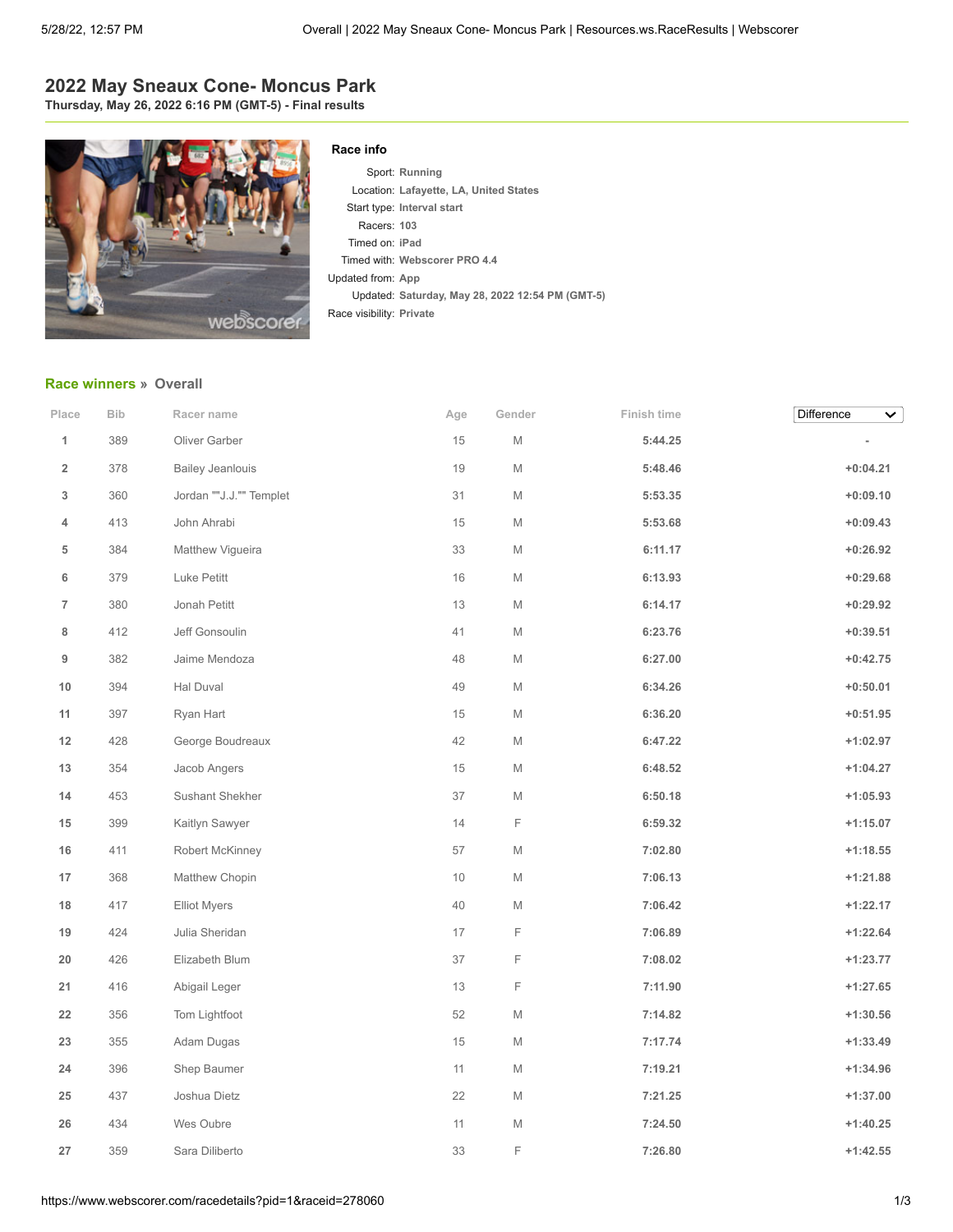## 5/28/22, 12:57 PM Overall | 2022 May Sneaux Cone- Moncus Park | Resources.ws.RaceResults | Webscorer

| Place  | <b>Bib</b> | Racer name              | Age            | Gender      | Finish time | Difference<br>$\checkmark$ |
|--------|------------|-------------------------|----------------|-------------|-------------|----------------------------|
| 28     | 358        | Benjamin Brasseaux      | 16             | M           | 7:30.03     | $+1:45.78$                 |
| 29     | 381        | Alban Petitt            | $10$           | M           | 7:36.09     | $+1:51.84$                 |
| 30     | 357        | Hope Gutierrez          | 16             | F           | 7:37.27     | $+1:53.02$                 |
| 31     | 361        | Lilly Giroir            | 15             | F           | 7:40.28     | $+1:56.04$                 |
| 32     | 383        | Abby Kate Mendoza       | 13             | F           | 7:42.08     | $+1:57.83$                 |
| 33     | 386        | Amelia Cart             | 14             | F           | 7:43.61     | $+1:59.36$                 |
| 34     | 443        | John Hebert             | 66             | M           | 7:43.68     | $+1:59.43$                 |
| 35     | 365        | Maddie Lightfoot        | 16             | F           | 7:46.62     | $+2:02.37$                 |
| 36     | 352        | Michael Bagwell         | 15             | $\mathbb M$ | 7:49.31     | $+2:05.06$                 |
| $37\,$ | 366        | Libby Lightfoot         | 14             | F           | 7:49.66     | $+2:05.41$                 |
| 38     | 420        | <b>Maralien Orantes</b> | 51             | F           | 7:49.76     | $+2:05.51$                 |
| 39     | 408        | Austin Schutz           | 45             | $\mathbb M$ | 7:50.68     | $+2:06.43$                 |
| 40     | 441        | Laurie Bellard          | 43             | F           | 7:52.04     | $+2:07.79$                 |
| 41     | 418        | Alexander Lavern        | 11             | M           | 7:56.10     | $+2:11.85$                 |
| 42     | 362        | Sam Giroir              | 11             | М           | 7:59.77     | $+2:15.52$                 |
| 43     | 438        | Ethan Bellard           | $10$           | M           | 8:02.87     | $+2:18.62$                 |
| 44     | 421        | Anthony Branham         | 56             | M           | 8:04.14     | $+2:19.89$                 |
| 45     | 391        | Ezra Garber             | 9              | М           | 8:05.54     | $+2:21.28$                 |
| 46     | 435        | Kristina Siracusa       | 37             | F           | 8:26.61     | $+2:42.36$                 |
| 47     | 395        | William Baumer          | $\overline{7}$ | M           | 8:36.19     | $+2:51.94$                 |
| 48     | 450        | John Cullen             | $10$           | M           | 8:37.20     | $+2:52.95$                 |
| 49     | 409        | Noah Woodruff           | 11             | М           | 8:38.99     | $+2:54.74$                 |
| 50     | 425        | Amélie Maraist          | 12             | F           | 8:39.08     | $+2:54.83$                 |
| 51     | 390        | Neva Garber             | 12             | F           | 8:42.49     | $+2:58.24$                 |
| 52     | 423        | Jason Hadley            | 38             | M           | 8:49.92     | $+3:05.67$                 |
| 53     | 375        | Scotty Walker           | 56             | M           | 8:57.96     | $+3:13.71$                 |
| 54     | 372        | Cameron Plauche         | 14             | M           | 9:02.96     | $+3:18.71$                 |
| 55     | 393        | <b>Walter Garber</b>    | 6              | M           | 9:04.06     | $+3:19.81$                 |
| 56     | 371        | Carey Chopin            | 45             | M           | 9:12.45     | $+3:28.20$                 |
| 57     | 451        | Monica Cullen           | 46             | F           | 9:13.50     | $+3:29.25$                 |
| 58     | 370        | John Paul Chopin        | 8              | M           | 9:22.10     | $+3:37.85$                 |
| 59     | 374        | <b>Blaise Camp</b>      | 63             | M           | 9:24.02     | $+3:39.77$                 |
| 60     | 398        | <b>Braxon Stelly</b>    | 9              | M           | 9:26.48     | $+3:42.23$                 |
| 61     | 376        | Robert Sonnier          | 74             | M           | 9:30.67     | $+3:46.42$                 |
| 62     | 432        | Grant Thompson          | 13             | M           | 9:35.35     | $+3:51.10$                 |
| 63     | 363        | Amber Fisher            | 32             | F           | 9:46.19     | $+4:01.94$                 |
| 64     | 377        | Marlene Sonnier         | 67             | F           | 10:00.78    | $+4:16.53$                 |
| 65     | 448        | Louis Maraist           | 78             | M           | 10:09.33    | $+4:25.08$                 |
| 66     | 364        | Nicholas Mayon          | 34             | $\mathbb M$ | 10:18.89    | $+4:34.64$                 |
| 67     | 415        | Kerry Behrens           | 67             | M           | 10:19.95    | $+4:35.70$                 |